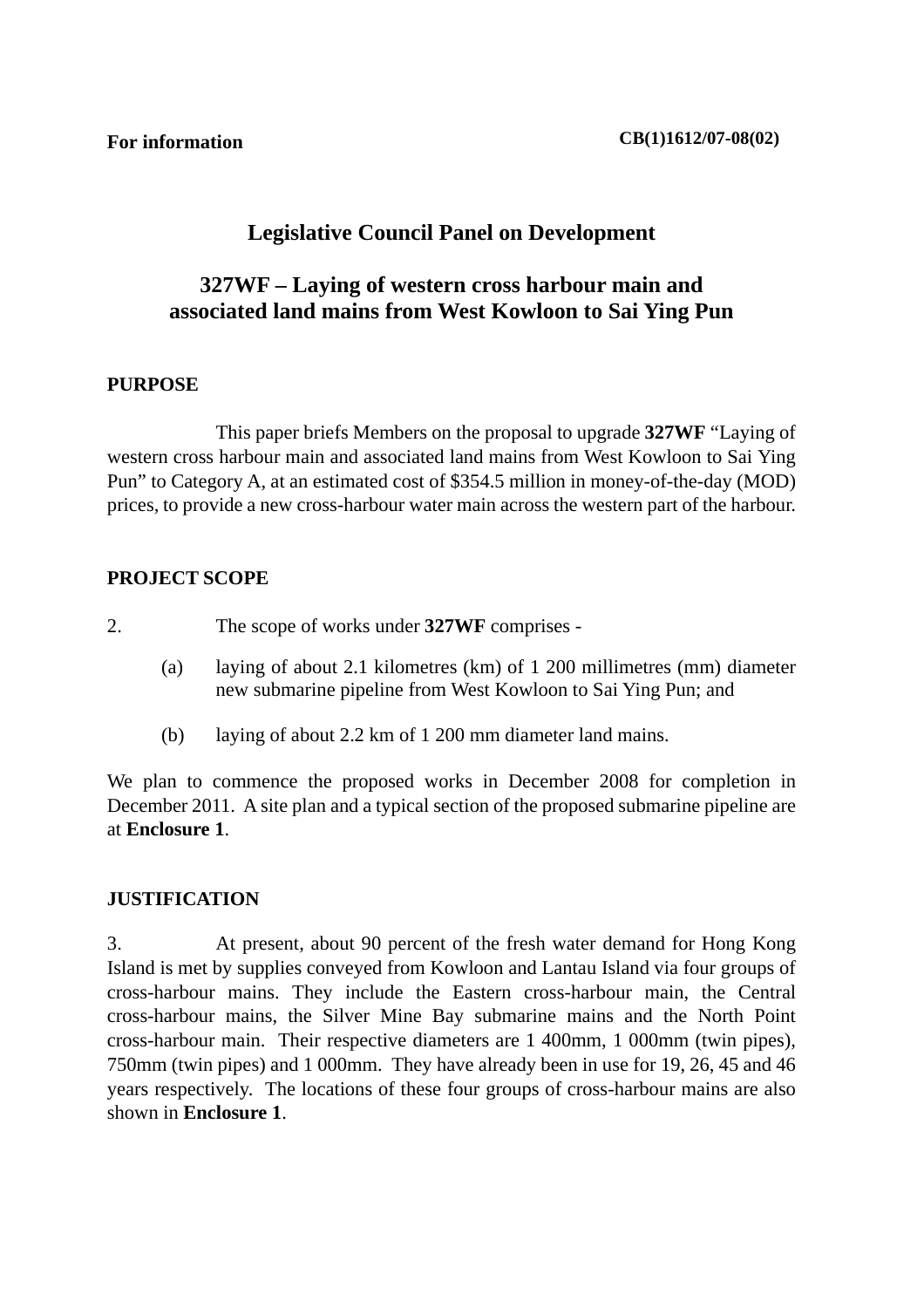4. The last two groups of the existing cross-harbour mains, namely the Silver Mine Bay submarine mains and the North Point cross-harbour main, will reach their design life of 50 years by 2012 and 2013 respectively. Together they provide about 32% of the total water supply to Hong Kong Island. There is an increasing risk of major disruption to the fresh water supply to Hong Kong Island as the conditions of these two groups of aged water mains are unknown.

5. At present, Water Supplies Department (WSD) cannot shut down any one of these two groups of aged water mains to conduct a detailed survey of its existing conditions because during the shut down period any unexpected interruption of supply at the remaining water mains will result in serious disruption of water supply to Hong Kong Island. It is therefore necessary to lay a new cross-harbour main to ensure security of water supply before the two groups of aged water mains are taken out of service in turns for examination.

6. We propose to lay a new cross-harbour main of 1 200 mm diameter on the western part of the harbour from West Kowloon to Sai Ying Pun. Upon completion of the proposed new cross-harbour main, we will carry out the necessary surveys to ascertain the conditions of the aged water mains and investigate the feasibility of their rehabilitation.

7. West Kowloon and Sai Ying Pun are the preferred landing points of the proposed cross-harbour main in light of the existing water supply networks and the land availability on either side of the harbour.

# **FINANCIAL IMPLICATIONS**

8. We estimate the capital cost of the proposed works to be \$354.5 million in MOD prices made up as follows –

|     |                              | \$ million |
|-----|------------------------------|------------|
| (a) | Laying of submarine pipeline | 183.2      |
|     | mainlaying works<br>(i)      | 84.3       |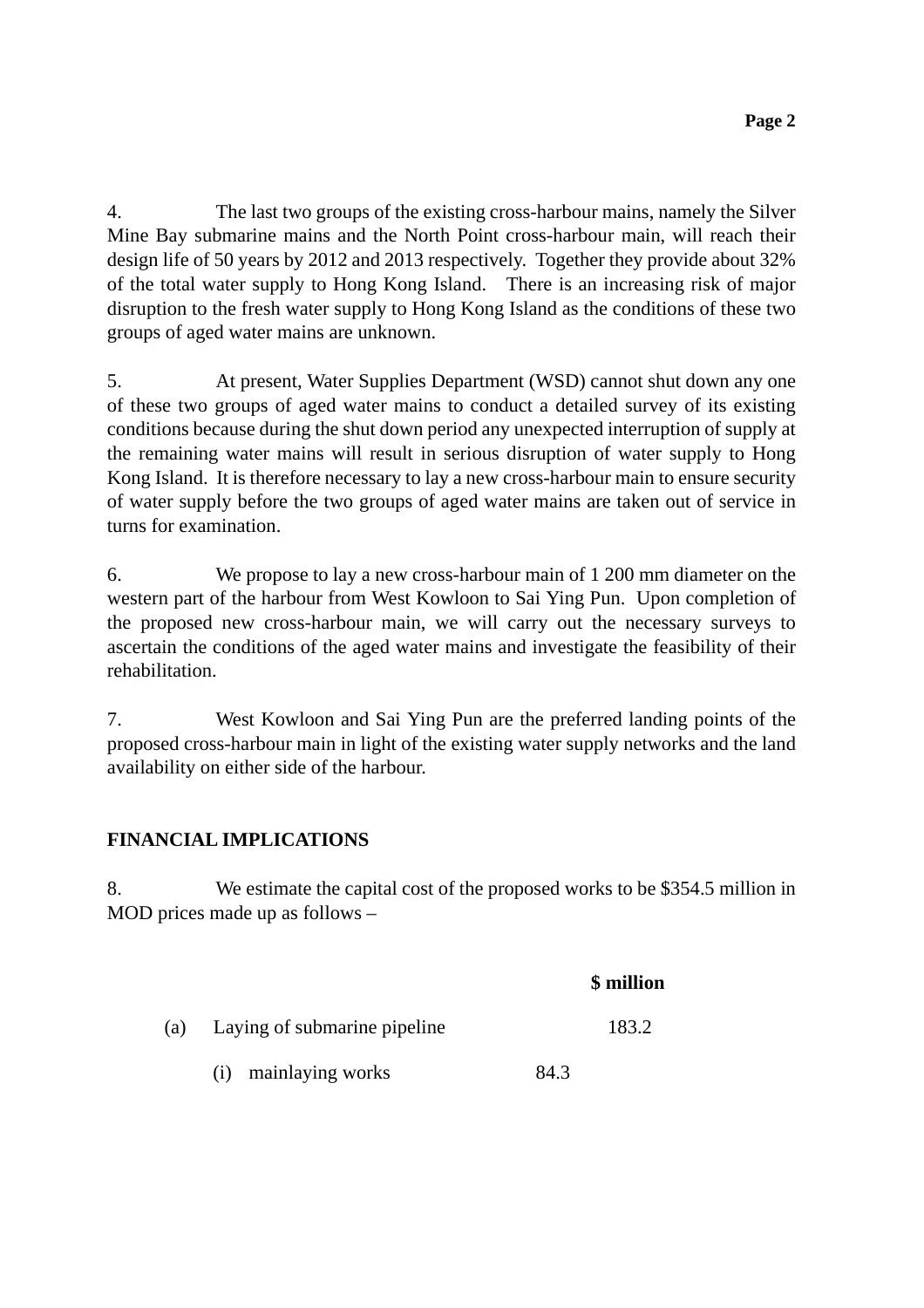|     | dredging and backfilling works<br>(ii)                       | 98.9 |       |                                |
|-----|--------------------------------------------------------------|------|-------|--------------------------------|
| (b) | Laying of land mains                                         |      | 77.9  |                                |
| (c) | Environmental mitigation measures                            |      | 8.6   |                                |
| (d) | Consultants' fees                                            |      | 29.9  |                                |
|     | contract administration<br>(i)                               | 1.0  |       |                                |
|     | site supervision<br>(ii)                                     | 26.8 |       |                                |
|     | (iii) environmental monitoring and<br>audit (EM&A) programme | 2.1  |       |                                |
| (e) | Contingencies                                                |      | 26.5  |                                |
|     | Sub-total                                                    |      | 326.1 | (in September 2007)<br>prices) |
| (f) | Provision for price adjustment                               |      | 28.4  |                                |
|     | Total                                                        |      | 354.5 | (in MOD prices)                |

**Page 3**

### **PUBLIC CONSULTATION**

9. We consulted the Traffic and Transport Committee (TTC) of Yau Tsim Mong District Council (YTMDC) and the Food, Environment, Hygiene & Works Committee (FEHWC) of the Central and Western District Council (C&WDC) on the proposed works on 6 March 2008 and 13 March 2008 respectively. The YTMDC TTC supported the proposed works. The C&WDC FEHWC supported the proposed works in-principle, and requested the Government to carefully handle any possible adverse traffic and environmental impacts arising from the proposed works. We will implement temporary traffic management schemes and the recommendations of the Environmental Impact Assessment (EIA) study to mitigate the traffic and environmental impacts respectively.

10. We gazetted the proposed works under the Foreshore and Seabed (Reclamations) Ordinance on 8 June 2007 and did not receive any objection during the objection period. The proposed works was subsequently authorized on 24 August 2007.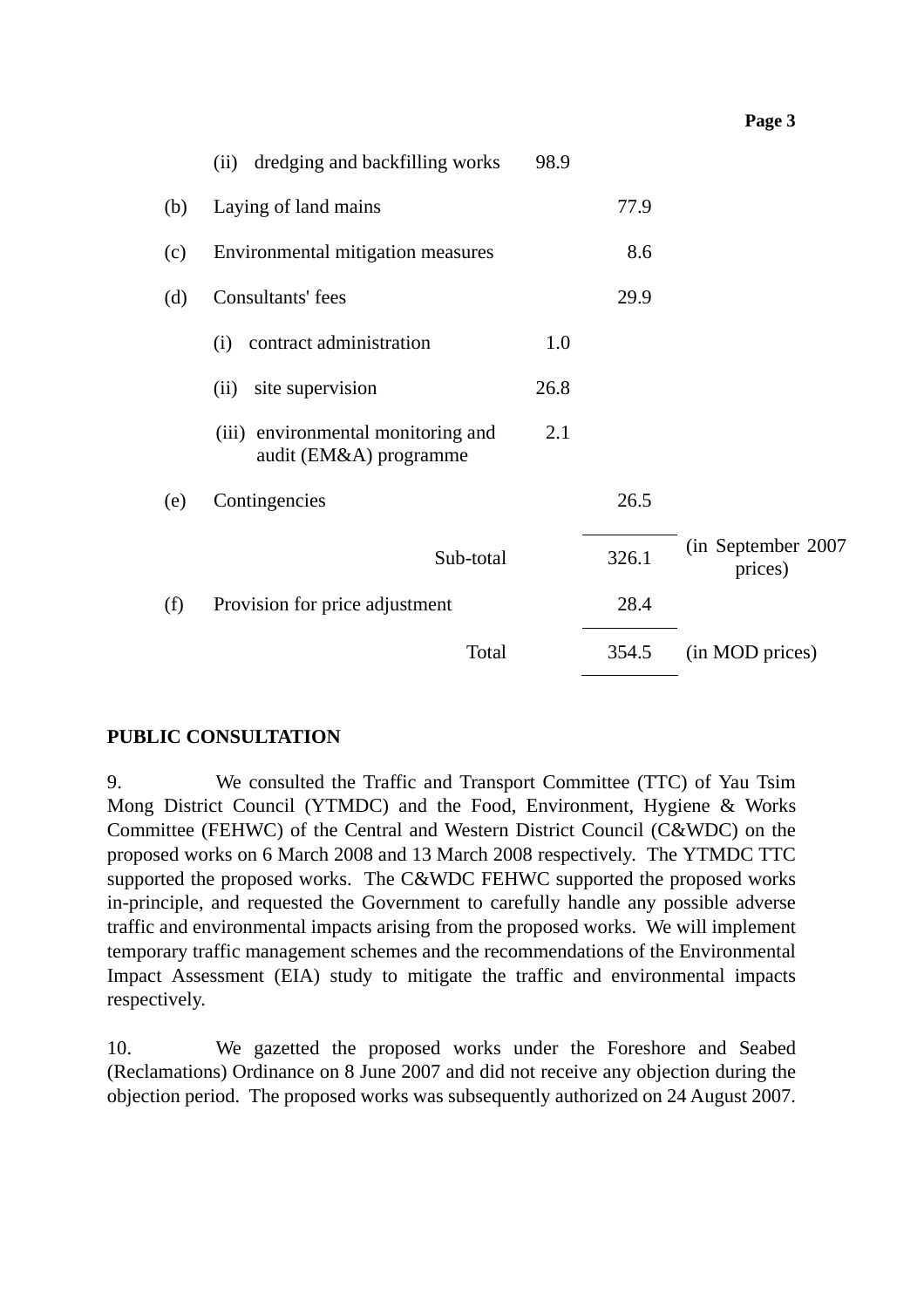## **ENVIRONMENTAL IMPLICATIONS**

11. The submarine pipeline portion is a designated project under Schedule 2 of the EIA Ordinance and an environmental permit (EP) is required for the construction and operation of the proposed submarine pipeline. We have completed an EIA report which concluded that the environmental impacts of the proposed works could be mitigated and controlled to comply with the requirements of the EIA Ordinance. The EIA report was approved by the Director of Environmental Protection and the EP for the proposed works was granted in July 2007. We will implement the recommendations of the EIA study in the construction and operation stages of the project.

12. For short-term impacts during construction, we will control noise, dust and site run-off to levels within established standards and guidelines through the implementation of mitigation measures and good construction practices. We will also conduct a comprehensive environmental monitoring and audit programme during the construction stage to ensure compliance with the EP requirements. We have included a sum of \$8.6 million (in September 2007 prices) in the project estimate for implementing the environmental mitigation measures.

13. We have considered the alignment of the water main in the planning and design stages to reduce the generation of construction waste where possible. In addition, we will require the contractor to reuse inert construction waste (e.g. excavated soil) on site or in other suitable construction sites as far as possible, in order to minimize the disposal of inert construction waste to public fill reception facilities<sup>1</sup>. We will encourage the contractor to maximize the use of recycled or recyclable inert construction waste, as well as the use of non-timber formwork to further minimize the generation of construction waste.

14. We will also require the contractor to submit for approval a plan setting out the waste management measures, which will include appropriate mitigation means to avoid, reduce, reuse and recycle inert construction waste. We will ensure that the day-to-day operations on site comply with the approved plan. We will require the contractor to separate the inert portion from non-inert construction waste on site for disposal at appropriate facilities. We will control the disposal of inert construction waste

 1 Public fill reception facilities are specified in Schedule 4 of the Waste Disposal (Charges for Disposal of Construction Waste) Regulation. Disposal of inert construction waste in public fill reception facilities requires a licence issued by the Director of Civil Engineering and Development.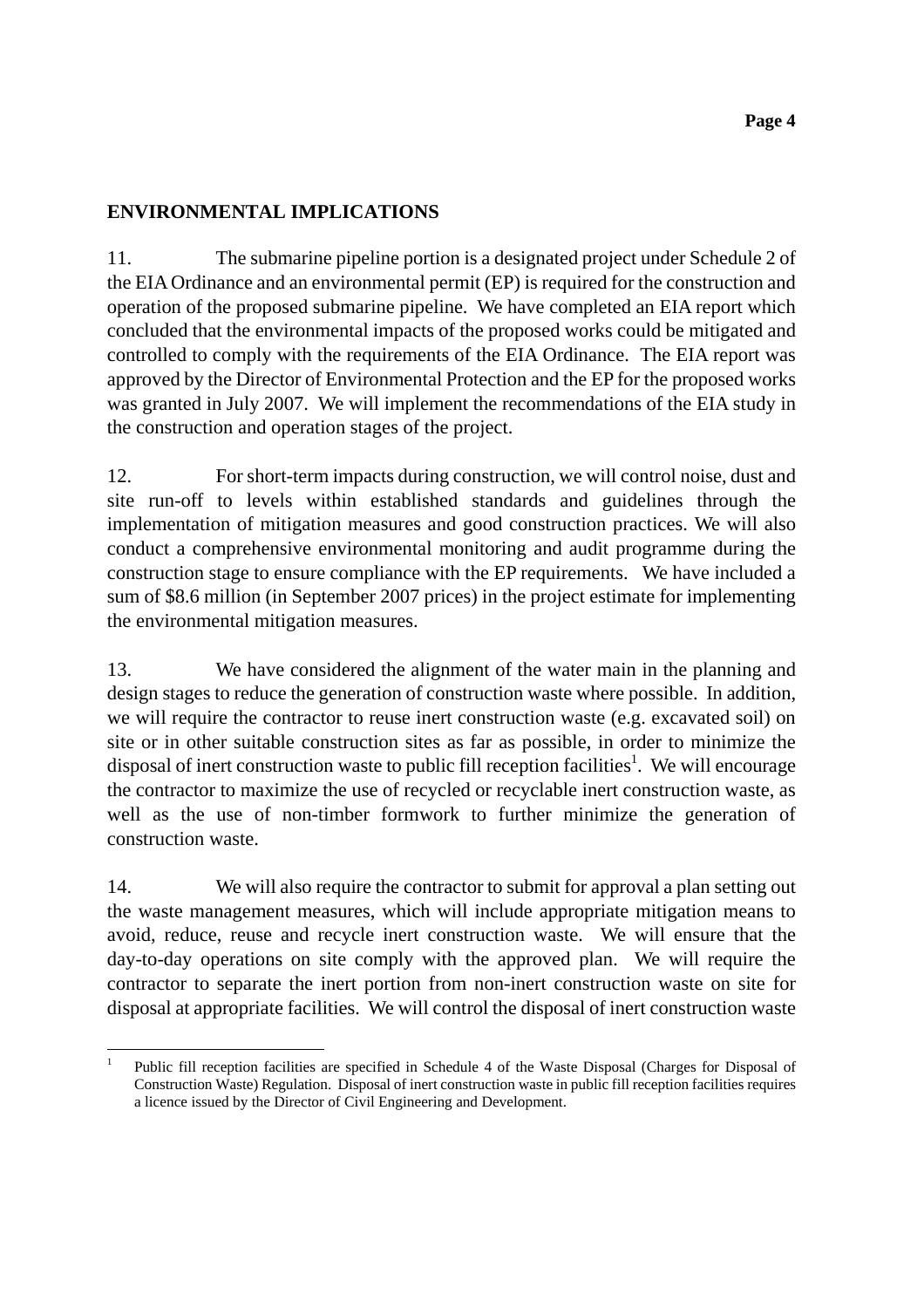and non-inert construction waste to public fill reception facilities and landfills respectively through a trip-ticket system.

15. We estimate that the project will generate in total about 55 830 tonnes of construction waste. Of these, we will reuse about 41 200 tonnes (74%) of inert construction waste on site and deliver 13 510 tonnes (24%) of inert construction waste to public fill reception facilities for subsequent reuse. In addition, we will dispose of 1 120 tonnes (2%) of non-inert construction waste at landfills. The total cost for accommodating construction waste at public fill reception facilities and landfill sites is estimated to be about \$0.5 million for this project (based on a unit cost of \$27/tonne for disposal at public fill reception facilities and \$125/tonne at landfills<sup>2</sup>).

16. We estimate that some  $543,000 \text{ m}^3$  of marine sediments will be generated from the project. We will follow the recommendations and implement measures of the approved EIA report for handling these sediments with an aim to minimizing disruption to the surrounding marine environment. We will dispose of these sediments at the designated facilities within Hong Kong according to the legal requirements.

# **TRAFFIC IMPACT**

17. We have completed the traffic impact assessment (TIA) for the proposed works. The TIA has concluded that the proposed works will not cause significant traffic impact through implementation of temporary traffic management schemes. At locations where traffic is heavy, we will employ trenchless construction method for the proposed land mains where site conditions permit.

18. We have also carried out a marine traffic impact assessment (MTIA) for the proposed submarine pipeline. The MTIA has concluded that laying of the submarine pipeline will not cause significant impact on marine activities through implementation of mitigation measures. For example, we will require the contractor to carry out the submarine pipeline dredging works in phases and to avoid constructing temporary works around the waters near the landing points concurrently with the dredging works to reduce cumulative impact on marine traffic.

 $\frac{1}{2}$  This estimate has taken into account the cost for developing, operating and restoring the landfills after they are filled and the aftercare required. It does not include the land opportunity cost for existing landfill sites (which is estimated at \$90/ $m<sup>3</sup>$ ), nor the cost to provide new landfills (which is likely to be more expensive) when the existing ones are filled.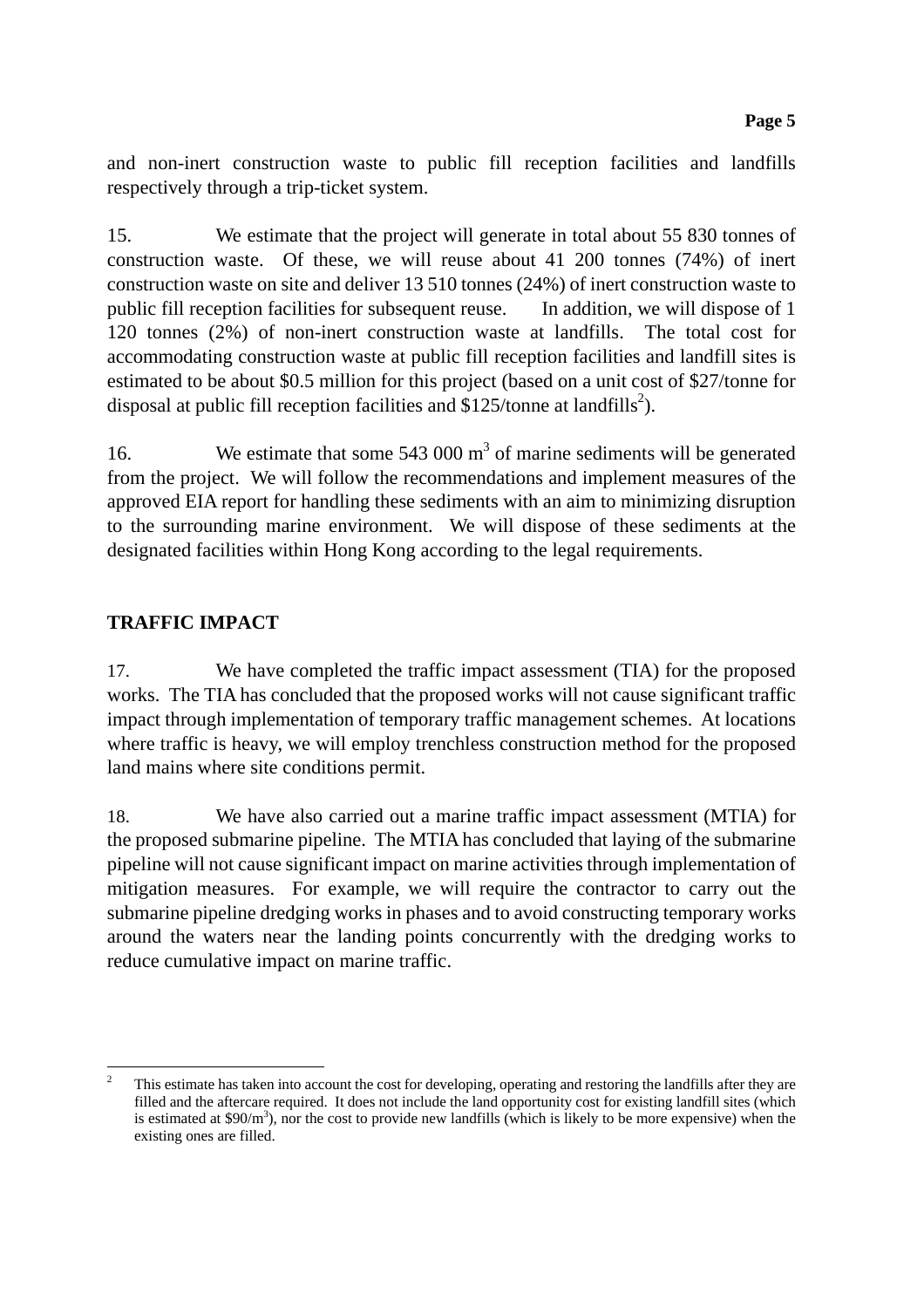## **HERITAGE IMPLICATIONS**

19. The project will not affect any heritage site, i.e. all declared monuments, proposed monuments, graded historic sites/buildings, sites of archaeological interest and Government historic sites identified by the Antiquities and Monuments Office.

# **LAND ACQUISITION**

20. The proposed works do not require any land acquisition.

## **BACKGROUND INFROMATION**

21. We included **327WF** "Laying of western cross harbour main and associated land mains from West Kowloon to Sai Ying Pun" in Category B in October 2004.

22. In February 2006, we engaged consultant to undertake the investigation study for the proposed works at a cost of 2.8 million in MOD prices. In September 2007, we engaged consultant to undertake the detailed design for the proposed works at a cost of 1.95 million in MOD prices. We have charged these amounts to block allocation **Subhead 9100WX** "Waterworks, studies and investigations for items in Category D of the Public Works Programme". The design of the proposed works will be completed by end of May 2008.

23. Of the 30 trees within the project boundary, 4 trees will be preserved. The proposed works will involve the removal of 26 trees including 1 tree to be felled and 25 trees to be replanted within the project site. All trees to be removed are not important trees<sup>3</sup>. We have adjusted the alignment of the proposed land mains to keep the felling of trees to a minimum. We will incorporate the planting of 5 trees as part of the project.

24. We estimate that the proposed works will create about 242 jobs (174 for

  $3$  "Important trees" refer to trees in the Register of Old and Valuable Trees, or any other trees that meet one or more of the following criteria –

<sup>(</sup>a) trees of 100 years old or above;

<sup>(</sup>b) trees of cultural, historical or memorable significance e.g. Fung Shui tree, tree as landmark of monastery or heritage monument, and trees in memory of an important person or event;

<sup>(</sup>c) trees of precious or rare species;

<sup>(</sup>d) trees of outstanding form (taking account of overall tree sizes, shape and any special features) e.g. trees with curtain like aerial roots, trees growing in unusual habitat; or

<sup>(</sup>e) trees with trunk diameter equal to or exceeding 1.0 m (measured at 1.3 m above ground level), or with height/canopy spread equal to or exceeding 25 m.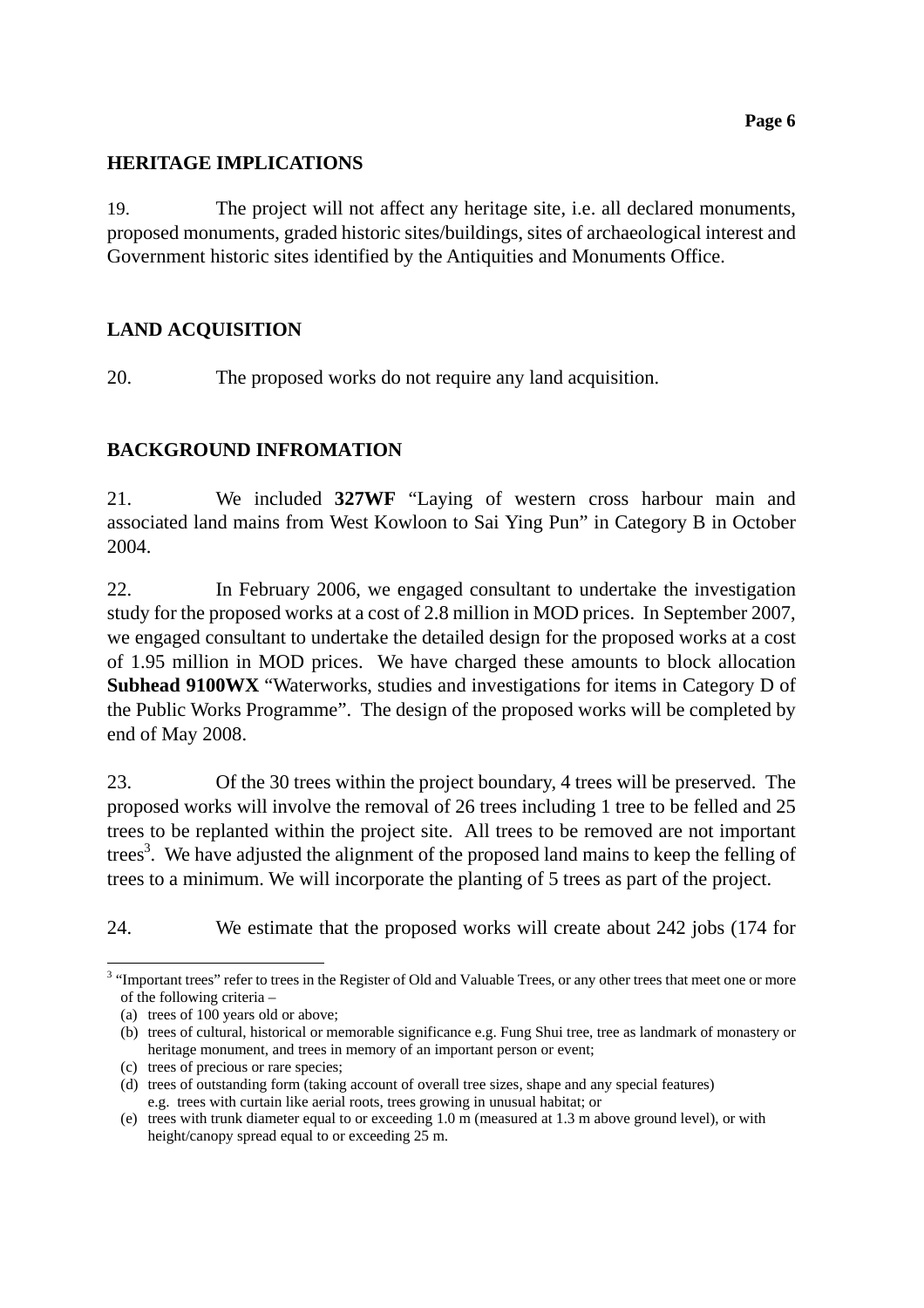labourers and another 68 for professional/technical staff) providing a total employment of 6500 man-months.

## **WAY FORWARD**

25. Members are invited to support the proposed upgrading of **327WF** to Category A for consideration by the Public Works Sub-committee in June 2008 and for funding approval by the Finance Committee in July 2008.

**Development Bureau May 2008**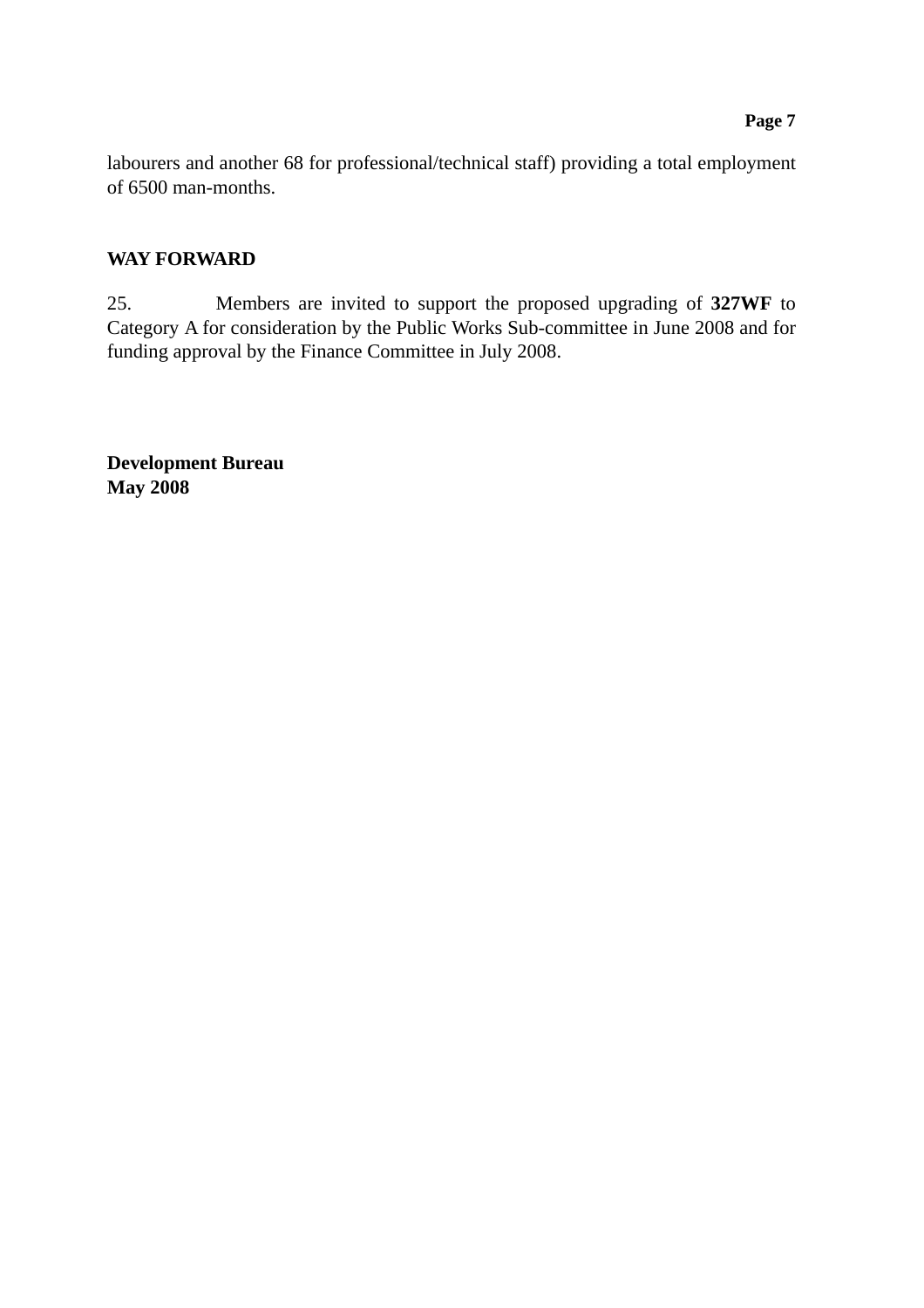

 $BEE$  6200